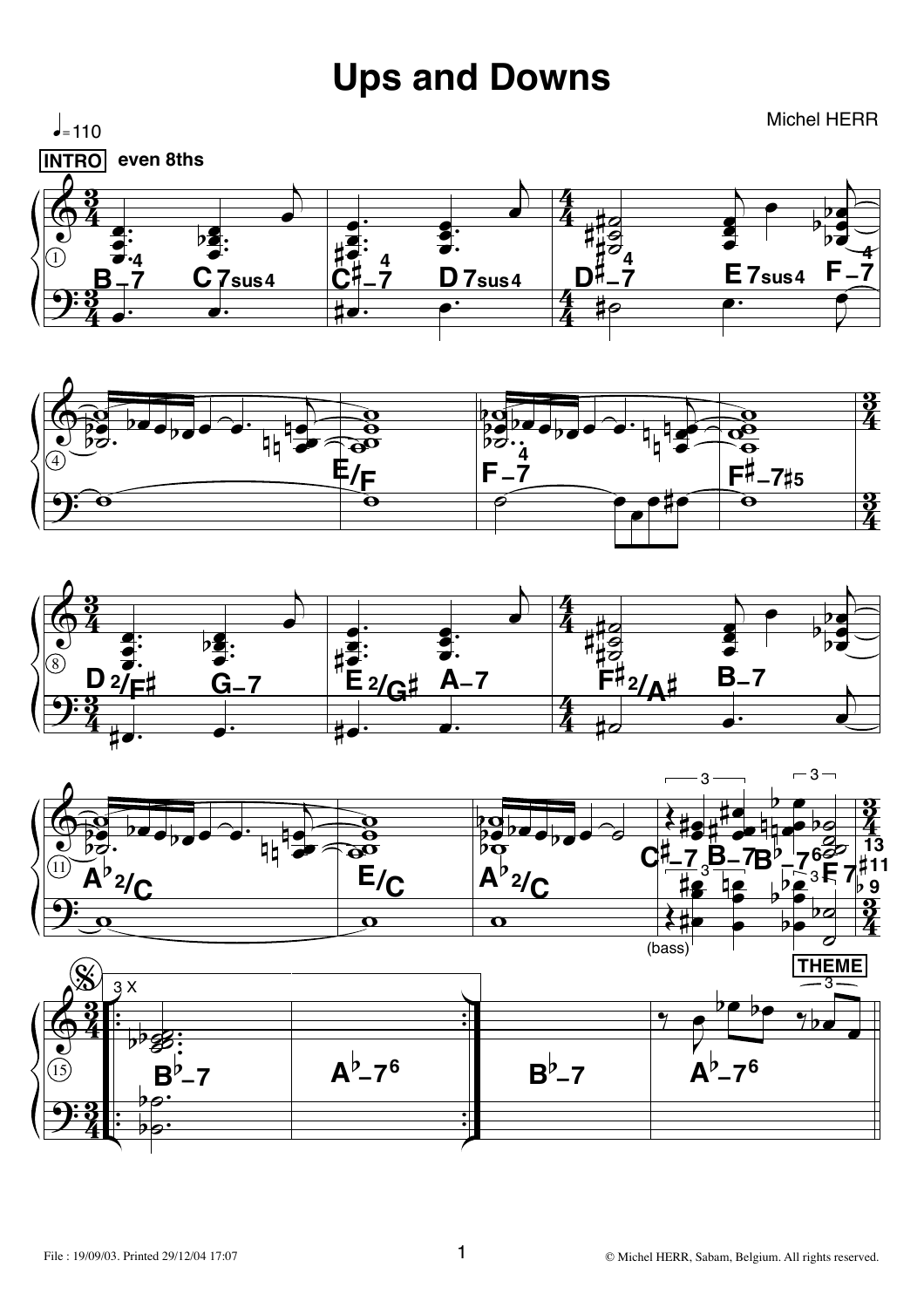









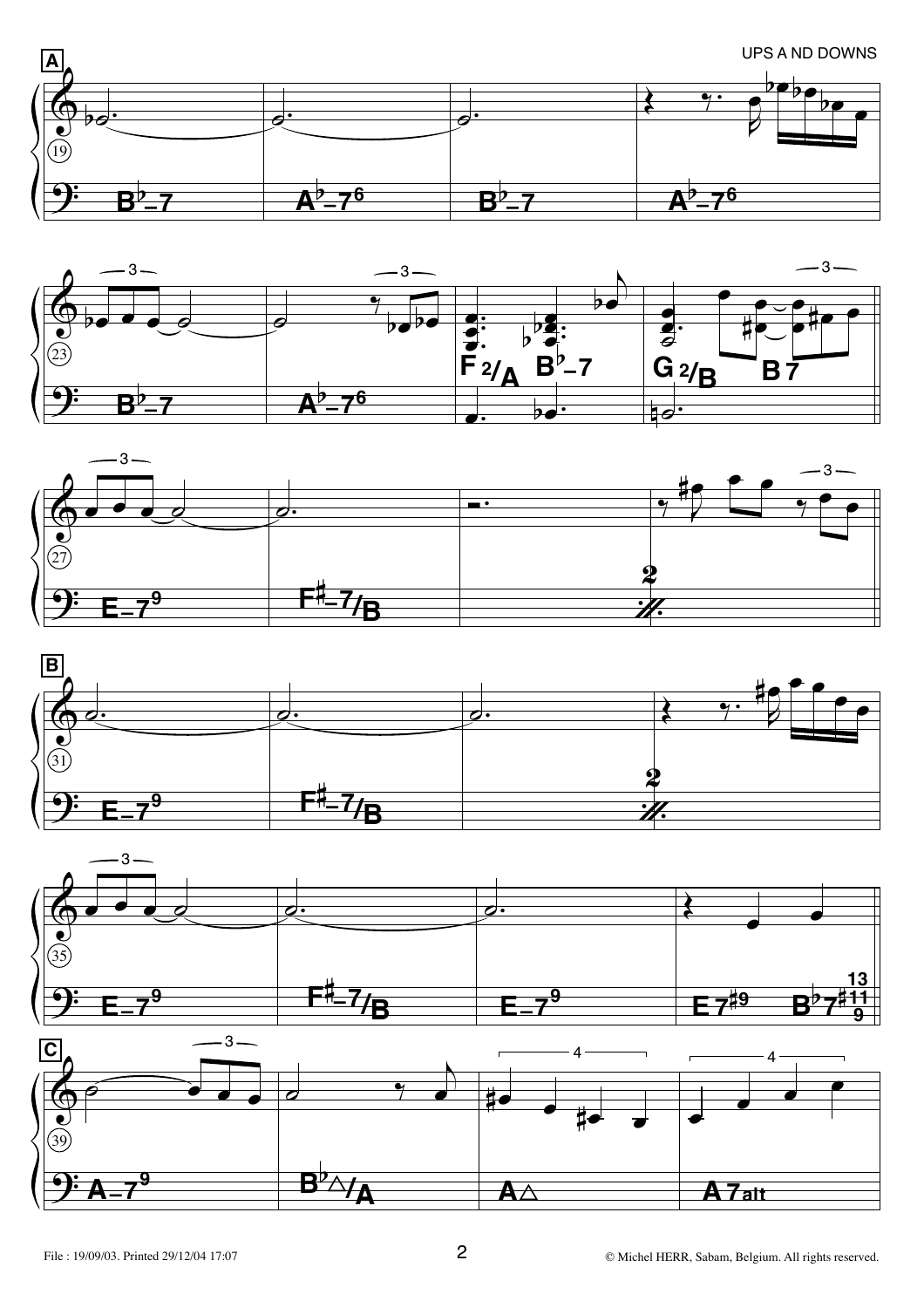







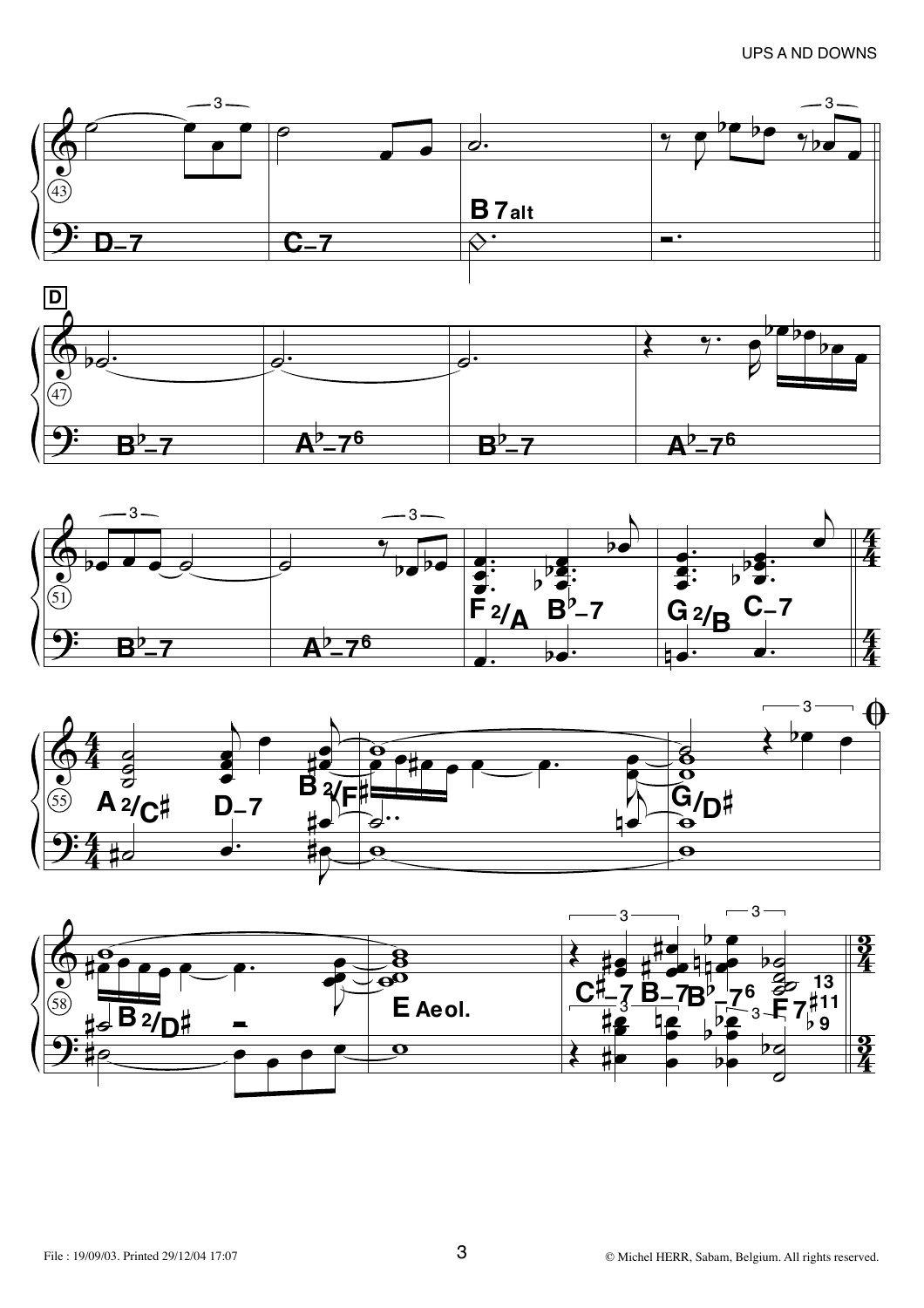UPS A ND DOWNS



File: 19/09/03. Printed 29/12/04 17:07

 $\overline{4}$